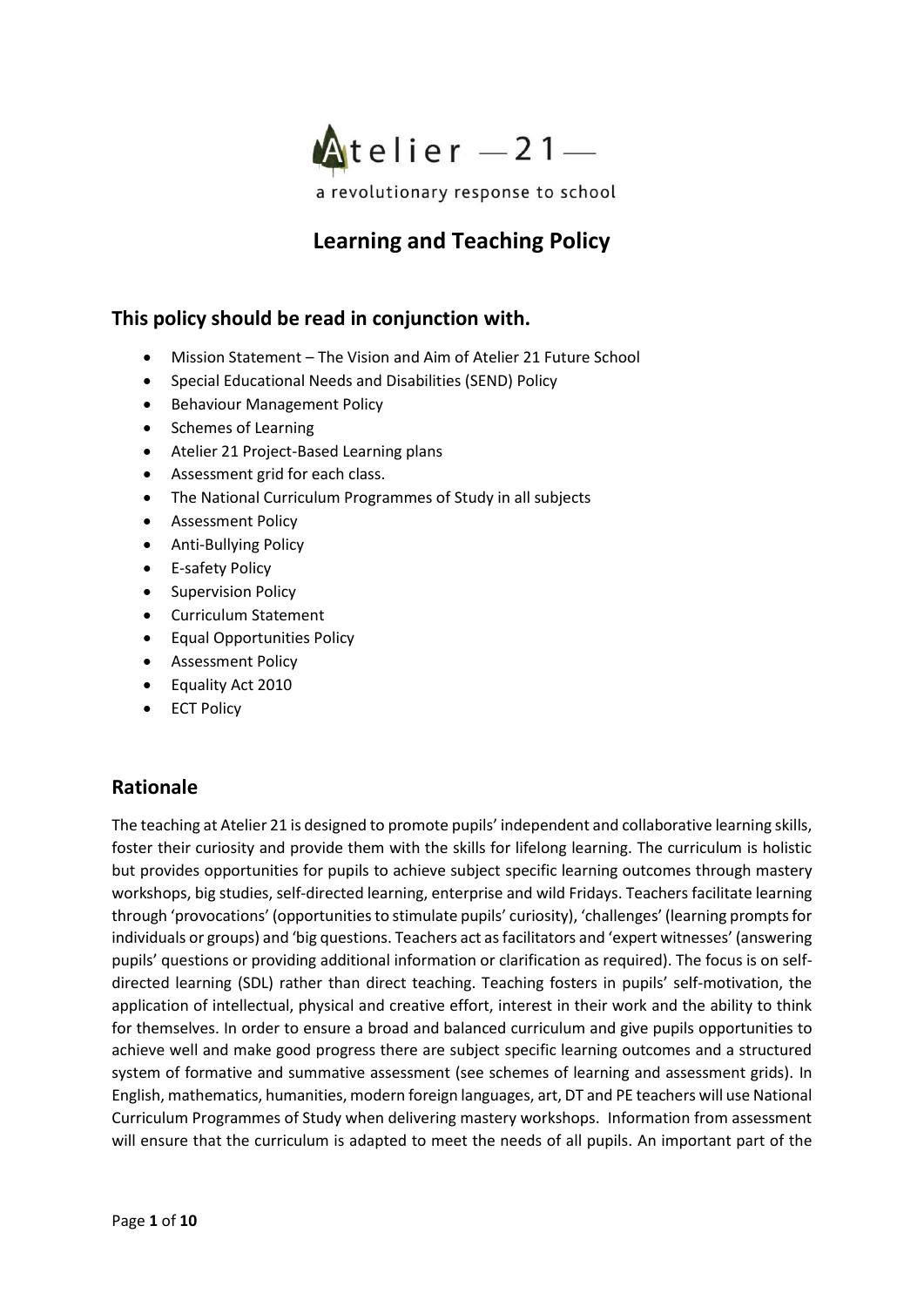teachers' role is planning pupils' time so that all curriculum objectives are met, and pupils develop the independent and collaborative learning skills that will support them in their future lives.

In addition, pupils will also experience Animation, Music Technology, Musical Theatre, Textiles, Ceramics, Creative Media, Outdoor Renovation in structured and planned self-directed learning workshops whereby teachers will enable pupils to build the foundations and skills to express their learning in a variety of ways in line with the pedagogy of Reggio Emilia. Teachers will refer to National Curriculum objectives in their project planning and assessment. Immersion weeks will also be held at the end of each term for subjects such as ICT, DT and Performing Arts whereby a week's activities will be planned and assessed with a bank 'I can' statements to explore subjects in further depth and showcase prior learning from the term. These workshops are designed with real life and relevant experiences alongside National Curriculum objectives.

Formative assessment is continuous and carried out through teachers' observations of pupils' work, their interactions with others and the development of key skills. Pupils are assessed against learning outcomes and are said to be working at an emerging, developmental or mastery level. Assessments are colour coded so it is possible for a pupil to be considered as amber, just into emerging level, at the start of a big study or topic and then see this change to green as the study or year progresses. During the three years that pupils are in a class they have the opportunity to reach mastery level in all objectives although the school expects most pupils to achieve the appropriate learning outcomes for their age and ability during each big study or topic. Summative assessment will be provided by the formative assessments for each half term and standardised assessments. Much of the evidence to support teachers' judgements will be found in pupils' workbooks, in pupils' ability to articulate their learning, during their 1:1 Learning Conversations, in their ability to contribute to discussion and in the progression of their learning skills.

Staff will be trained to carry out the assessments fairly and against appropriate learning outcomes, with regular moderation. Pupils will be partners in the assessment process.

### **Aims**

- to ensure that all pupils make at least good progress from their individual starting points
- to deepen pupils' knowledge and understanding
- to develop curious and resilient learners who respond positively to challenge
- to encourage pupils to pursue their own interests while systematically gaining the knowledge, skills and understanding needed for their future lives
- to help pupils develop and apply new skills
- to encourage pupils to evaluate and review their work and progress and identify strengths and areas for improvement
- to ensure that all staff understand and support the values and vision of the school
- to promote excellence in teaching
- to create a supportive learning culture
- to ensure that all teaching is without bias and that teachers do not bring their personal views/political affiliation into school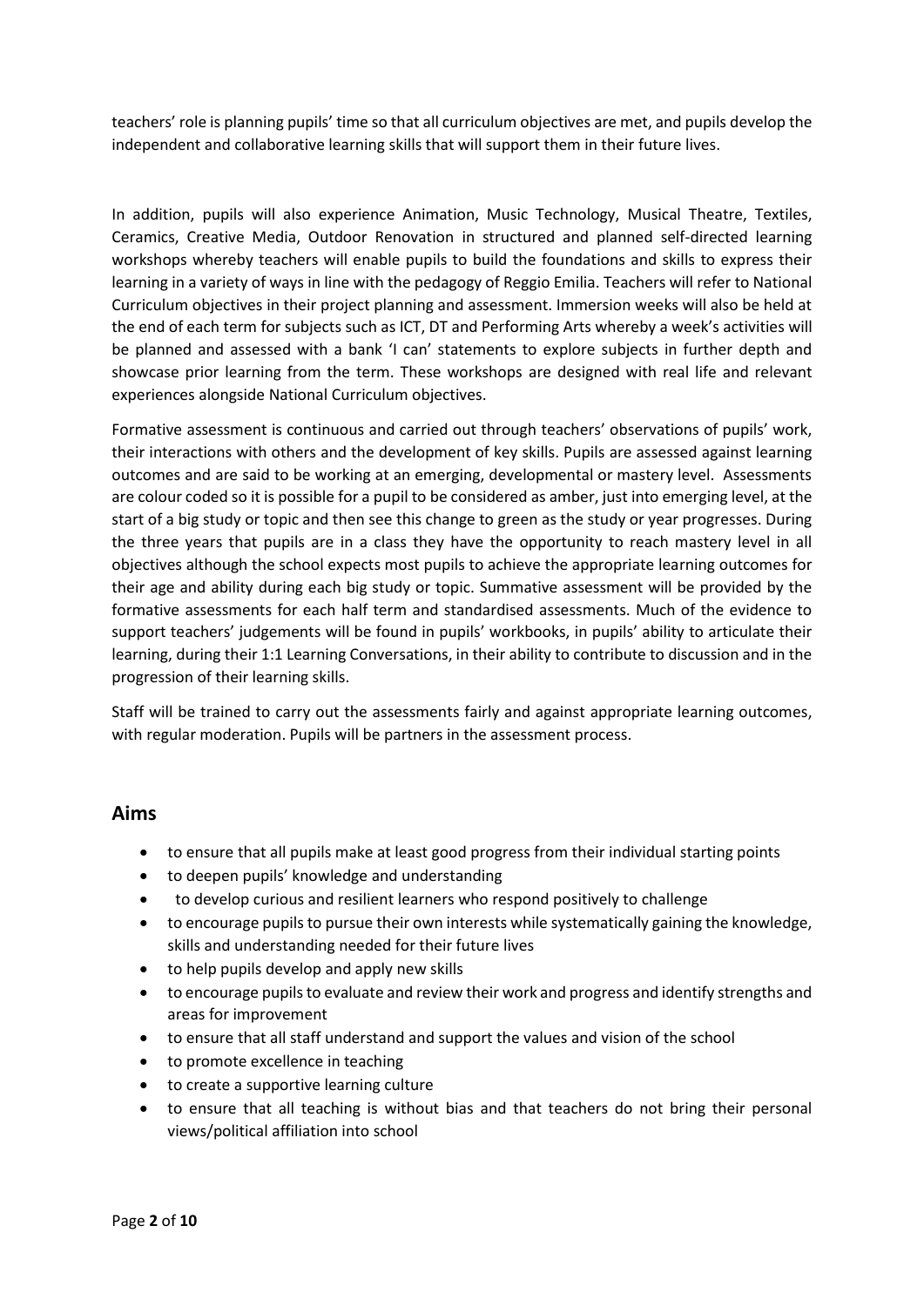### **Objectives**

- to ensure that pupils have excellent oral and written communication skills and effective mathematical skills and can apply them in a range of subjects
- to enhance pupils' knowledge and understanding of the world
- to ensure that they can use technology safely and effectively
- to ensure that they can disseminate information and identify reliable sources
- to create a supportive learning culture where the views of all pupils are valued, and everyone is treated fairly
- to promote pupils' confidence and self-esteem and engender pupils a 'can do' attitude
- to provide pupils with opportunities to make at least good progress from their individual starting point
- to help pupils realise that errors and mistakes are effective learning tools
- to help pupils take pride in their work
- to help pupils take acceptable risks
- to model effective learning and working behaviours
- to use assessment and detailed planning to ensure that pupils are well motivated and understand their strengths and areas for improvement

### **Effective Learning**

- is sustained/retained, lifelong and encourages further learning
- can be applied, is cross curricular and ensures a transference of skills beyond the classroom
- incorporates independent and innovative thinking, problem solving and develops resilience
- uses a variety of methods and stimuli
- is enjoyable and gives pupils the opportunity to extend their own learning and pursue their interests
- motivates pupils to reach or exceed their potential
- is relevant to the world and society as a whole
- is current and prepares pupils for their future lives
- promotes collaboration
- incorporates values, including British Values, and care and respect for others
- encourages pupils to ask questions
- maximises the use of technology and gives pupils the skills to use it safely
- develops pupils' communication skills
- encourages creativity of thought and action
- incorporates regular use of 'Learnish' and reference to the Learning Power Approach
- is Challenging, Adaptive, relies on and reinforces Retrieval and Long-Term Memory (CARL)

### **Effective Teaching**

In order for teaching to be effective teachers must understand the vision and values of the school and the national expectations for pupils of different ages. Key knowledge and skills will be delivered during Mastery Workshops and pupils' understanding will be enhanced through their work in Big Studies and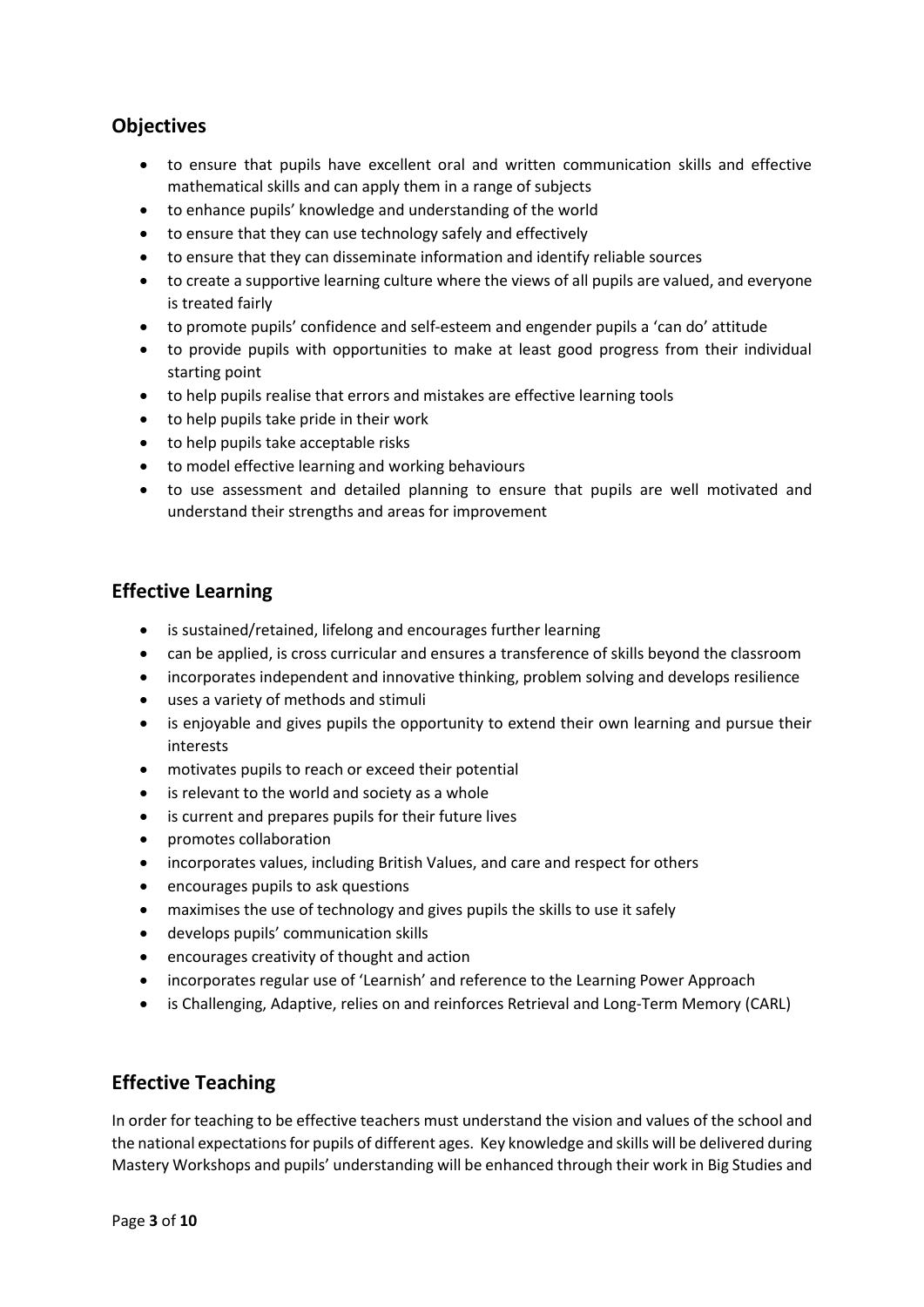self-directed learning. Teachers will use information from assessment to plan the content of Mastery Workshops in order to ensure that the curriculum is adapted for pupils of all abilities.

Teaching at Atelier 21 follows a loop learning cycle as outlined below that ensures that prior learning and assessment is taken into account in every teaching opportunity.



Effective teaching in any subject includes a number of key components.

### **Effective Planning**

- is based on schemes of work and assessment information, teachers must use day-to-day assessment to plan work and activities for individuals
- has specific learning outcomes, outcomes are written as verbs (to apply, write, compare, evaluate, calculate, research), we do not say that pupils will know something because this is impossible to assess and if knowledge is worth having it takes longer than a day or a week to embed. Teachers will regularly refer to the Schemes of Learning to ensure progression and sequencing over the year groups and Key Stages.
- has precise learning outcomes, if the teacher is not clear about the purpose of an activity or task pupils will be confused and make little progress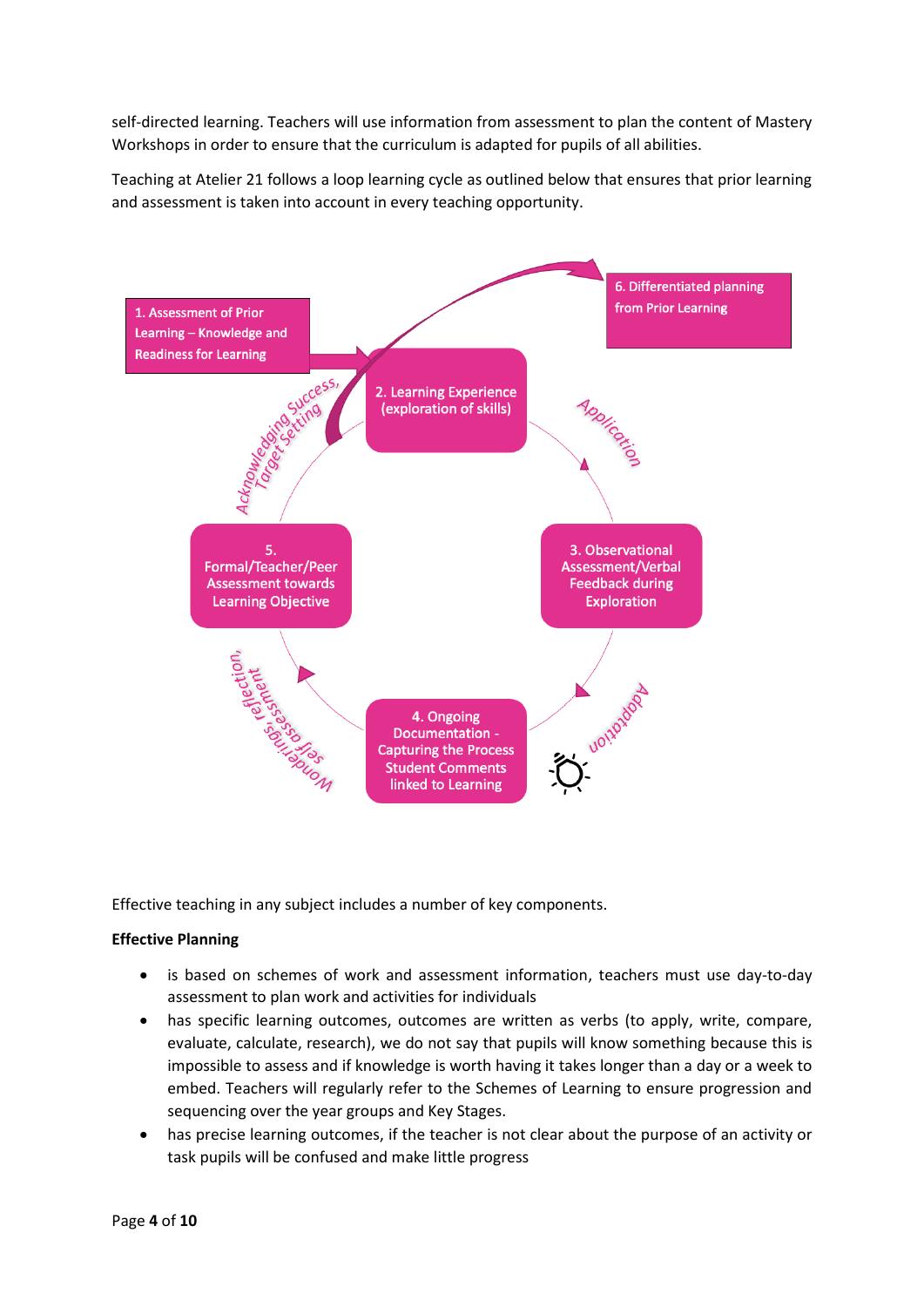- has achievable learning outcomes which are differentiated for different ages or abilities, one outcome cannot cover the whole mixed age or mixed ability group
- introduces new topics by identifying what individual pupils already know and then ensures that all pupils have opportunities to extend their learning, even if pupils have covered topics in a previous school, they can be challenged to consider a different perspective. Projects will be designed around a driving question that will progress the learning of the pupils
- identifies the pace of lessons and considers time management, although the focus is on pupils' learning teachers must ensure that there is full coverage of the curriculum and that pupils learn to manage their own time
- ensures that lessons of any kind are purposeful
- uses assessment information to ensure that there are appropriate levels of differentiation for all abilities
- takes account of health and safety and supervision, particularly during independent and collaborative work
- considers the resources that are required and ensures that there are sufficient resources to meet individual pupils' needs
- annotates short-term planning each day in order to provide appropriate support and challenge for individual pupils

#### *Curriculum Review December 2021*

#### *How we use the Schemes of Learning*

*Reflecting over our use of the published schemes of learning throughout the last year, the teaching team and SLT have made the following adaptations to their use in planning. These schemes are useful in providing a point of reference as to where pupils' learning should be placed and provide a framework for our own project-based planning. They support progression and avoid repetition. However, a point of difference between the curriculum at Atelier 21 and the curriculum in other educational institutions is that our curriculum is emergent and relevant. Therefore, it has been vital that the pupils and staff are given autonomy and are able to deliberately choose the content of each Big Study to ensure that pupils are invested in a relevant and authentic learning experience.*

*An example of this in practice: Previously the Year 7 Nature and the Natural World Big Study focused on 'islands – how can we survive on a deserted island?'. This was chosen by the class teachers and key objectives were chosen from the published SOL to ensure adequate coverage of KS3 objectives. Reflecting on this project and using further KS3 Geography and Science resources, we discovered there were gaps in knowledge based on the water cycle. Consequently, the next year's Big Study was devised by the class teachers to be 'How can water support life?'. Pupils were then given the opportunity to draft a variety of questions that they had about water and life. This led the class teachers to review the NC programmes of study and a variety of published KS3 schemes of work online to deliberately choose objectives that not only met the pupils' gaps in knowledge but also ensure that teachers avoided repetition and allowed for progression. The pupils' questions then became the focal point of each mastery workshop, demonstrating that the A21 curriculum is informed by the interests and needs of the school population and cultural capital they bring with them and those with special educational needs and/or an EHCP.*

*Our vision and intent remain the same:*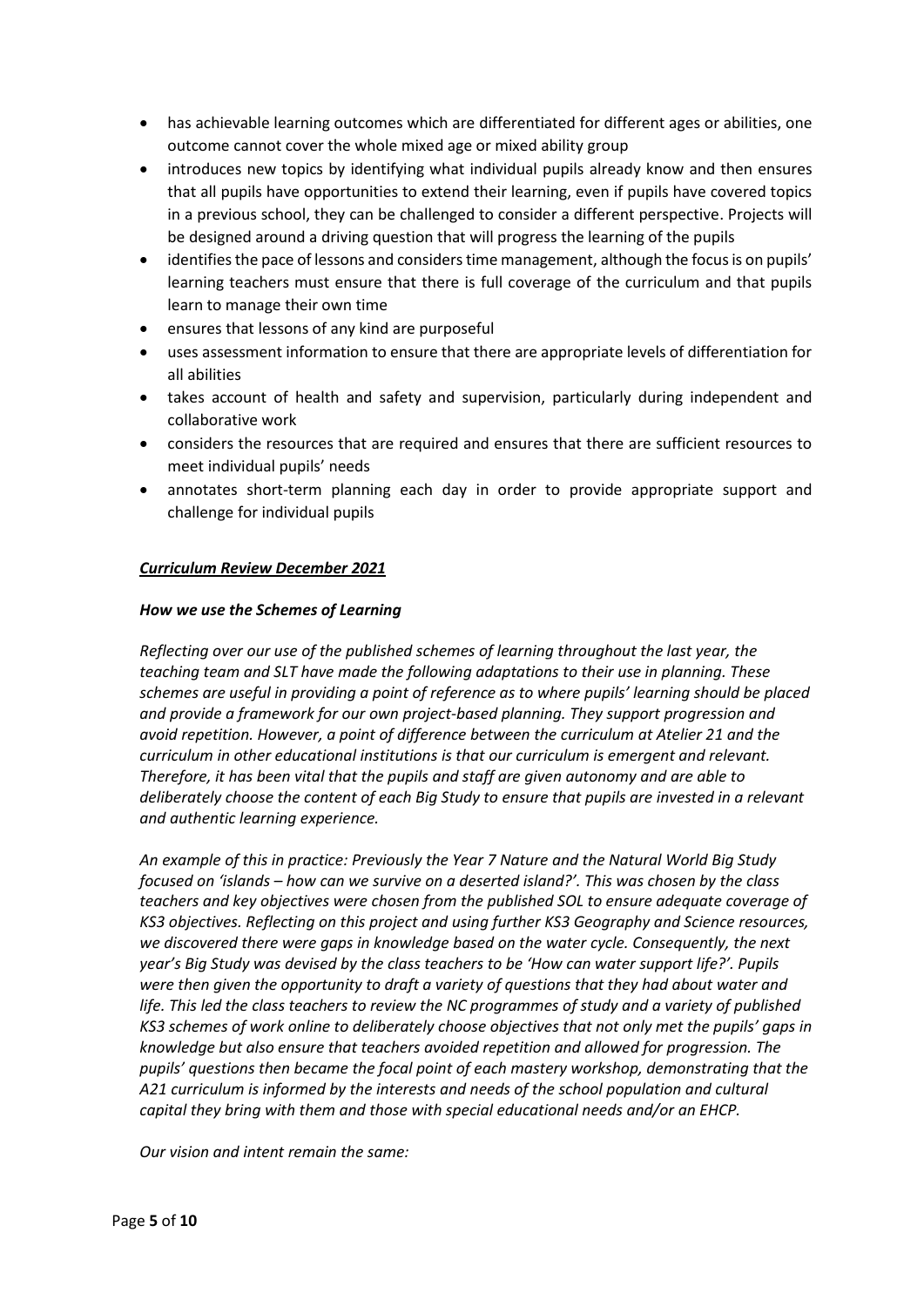*'Atelier 21's vision is to be a school where children have lots of time and autonomy over what they want to learn and are encouraged and supported to master skills at their own pace. All set in a culture of respect where adults see themselves as researchers of children who are committed to delivering an entirely relevant and personalised educational experience to every child, taking into account ages, aptitudes and needs of all pupils, including those with an EHC plan.'*

*However, our implementation has adapted over time to accommodate the fact that the SOLs were proving difficult to be emergent with prescribed objectives each term. It also became apparent that the breadth of content in our published SOLs does not allow for the depth of study our pupils wish to invest in their projects and had the potential to restrict and limit their curiosity.*

*To be relevant in terms of progression and building on prior learning, the SOL must remain flexible and informed by assessment. In its pure form they provide the framework for sequential learning and progression and with regular collaboration between teaching teams and subject leads and reflecting on the curriculum plans and A21 PBL plans, we ensure progression and avoid repetition and build on prior learning.*

*The impact of this style of curriculum is that students have the opportunity to, and do, achieve well in areas that they have seen that they are involved in and have a personal investment their learning.* 

#### **Effective Teaching**

- takes account of pupils' learning and is flexible, if pupils grasp a concept quickly move onto the next activity, if they are bored change the approach
- checks on the progress made by individuals and provides additional support and challenge where necessary (through discussion or questioning)
- is clear and succinct and models effective communication skills
- provides aide memoires for pupils who find it difficult to remember instructions or information
- recaps information to a group or to the class where necessary
- asks open ended questions and ensures that all pupils can answer or participate (does not allow individual pupils to shout out answers or dominate the lesson)
- has high expectations of pupils' achievement
- varies delivery showing awareness of the different ways in which pupils learn
- creates a positive relationship with all pupils and expects very high standards of behaviour
- evaluates his/her work and seeks to improve
- has secure knowledge of curriculum objectives
- involves well-planned lessons and effective teaching methods
- shows a good understanding of the aptitudes, needs and prior attainment

#### **Classroom Management**

- Where possible class sizes will not exceed 1:15 teacher/pupil ratio
- creates flexible working spaces within the classroom(s) so that pupils can work in a variety of different groupings
- ensures that the space is tidy with no trailing wires or other trip hazards
- ensures that any medicines are stored safely and within easy access
- organises resources so they are easily accessible to pupils and can be located independently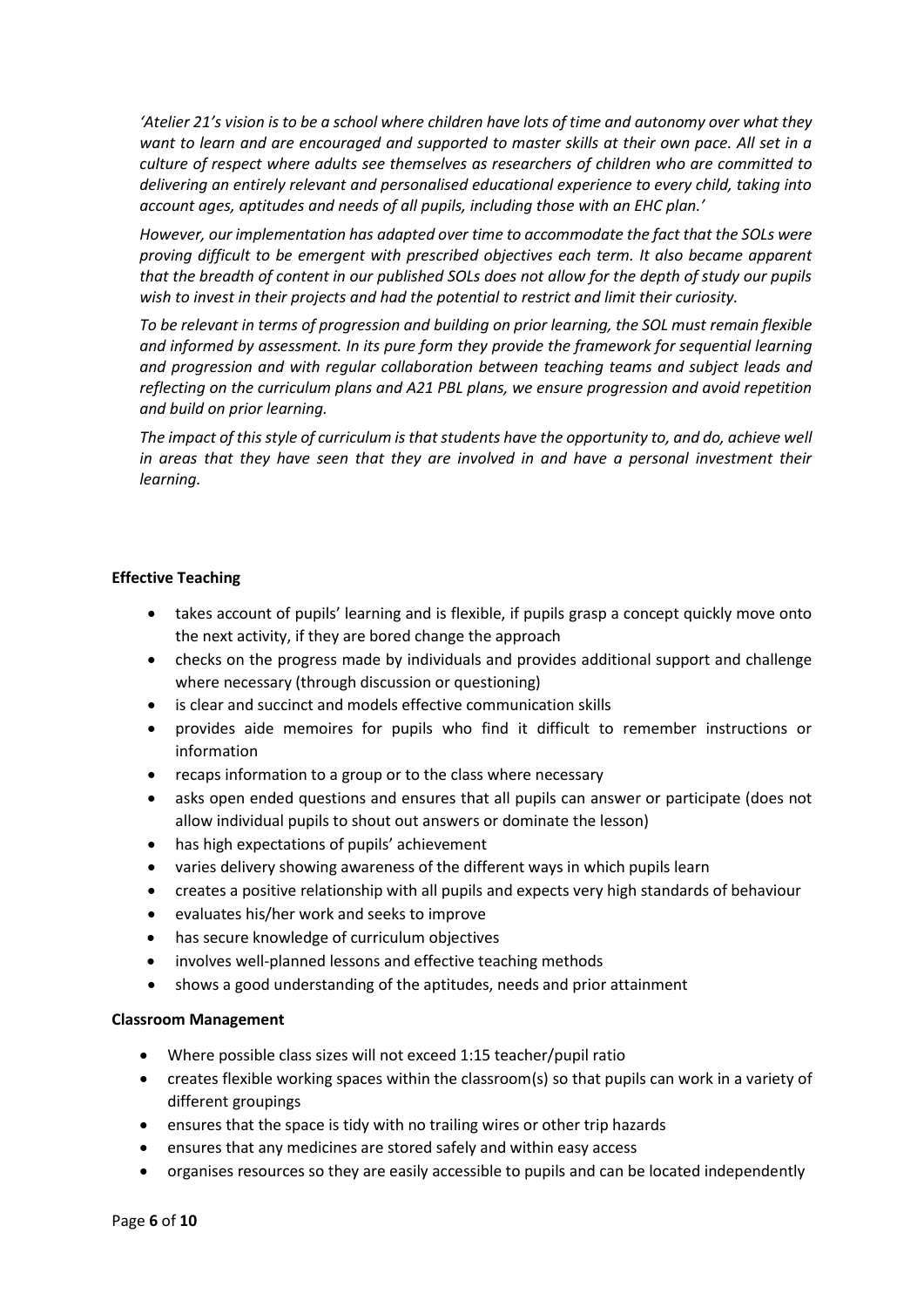- assesses the risk in activities, especially those which take place outdoors and ensures that pupils are always supervised
- creates a bright and stimulating environment with purposeful displays, provocations and documentation
- insists on high standards of behaviour and care for others
- is consistent
- develops pupils' independence
- helps pupils to manage risk and deal with challenges
- teaches pupils to care for the school building and resources
- teaches pupils to tidy up and put resources back in the correct places
- teaches pupils about health and safety procedures (handling equipment, carrying out investigations, working outdoors)
- ensures class and school displays celebrate the learning of all pupils, cover a range of subjects or topics

#### **Feedback and Assessment**

- feedback is a positive process, it is linked to the individual pupils starting point, target or learning aim
- pupils' work is considered each day, usually in collaboration with the pupil
- feedback provides a clear analysis of what has been achieved and provides suggestions about next steps, for younger pupils this is done through '*two stars and a wish'*
- comments are positive, clear, succinct and personalised to the age and ability of the pupil
- pupils have time to act on marking by reviewing, editing or improving an agreed section of work, this should not be used as a disciplinary measure but should always be seen as an improvement strategy
- feedback recognises effort, original ideas and/or progress
- teachers use information from day-to-day assessment to inform future activities
- assessment focuses on pupils' achievement against curriculum objectives it is formative (short term) or summative (long term)
- summative assessment usually takes place at the end of a topic, half term or term, formative assessment is ongoing
- teachers track pupils' progress using formative assessment and baseline data
- teachers use summative and formative assessment data to identify pupils who may be at risk of falling behind or those who require more challenge
- the outcomes of summative and formative assessment are used when reporting to parents
- teachers can assess pupils' attainment and progress (teacher assessment), or they can use standardised tests
- pupils are said to be working at one of three levels (emerging, developmental or mastery) the intention of our school is that pupils will deepen their knowledge and understanding rather than gain a superficial understanding of lots of curriculum objectives

### **Monitoring Teaching and Learning**

In order to ensure the consistency of teaching across the school and to ensure that all teaching is of the highest quality there will be one formal lesson observation each half term. Lesson observations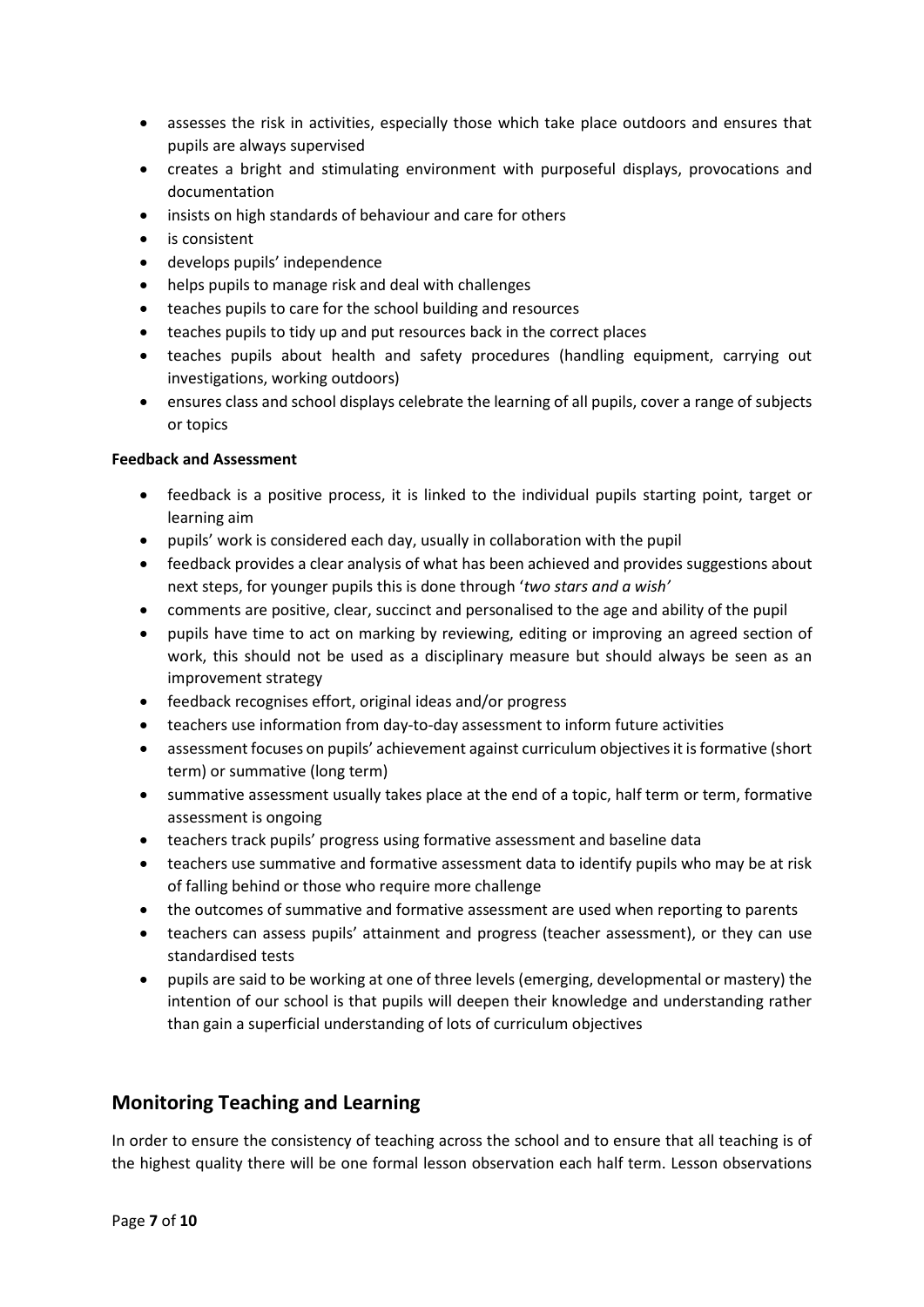will be carried out by the proprietor/members of SLT, subject leaders or consultant. In addition, the proprietor will evaluate class and individual data and carry out work scrutiny. Lesson plans will be evaluated each week during the first two terms. Teachers will receive oral and written feedback after all monitoring activities, and they will be given opportunities to respond.

The proprietor monitors the quality of teaching and learning in order to identify good practice which can be shared with others, inform individual professional development, ensure pupils make good progress and to inform school improvement strategies.

Newly qualified and unqualified teachers receive more frequent observations and benefit from the support of a mentor who will help them with lesson planning and assessment.

### **Teaching Partners**

Teaching Partners are not responsible for planning lessons but share all the duties of teachers. Teaching Partners may complete lesson planning provided it is approved by the Class QT. Teaching Partners make work with the whole class, groups or individuals.

## **Teacher Training**

- all new staff undertake a 2/3-day induction before taking up their post
- all staff receive safeguarding training, including anti-bullying and E-safety
- staff are responsible for reading all school policies and signing to say they have done so
- all teachers are trained in learning approaches, feedback, assessment and school expectations
- there will be a weekly staff development session
- the proprietor will determine any other training needs by using the outcomes of school selfevaluation

| <b>Document Control Information</b> |                                                  |                    |            |  |  |
|-------------------------------------|--------------------------------------------------|--------------------|------------|--|--|
| <b>Author</b>                       | Hayley Peacock                                   | <b>Status</b>      | Approved   |  |  |
| <b>Version</b>                      | 1.6                                              | <b>Date</b>        | 10/06/2022 |  |  |
| <b>Approved by</b>                  | <b>Hayley Peacock</b>                            | <b>Signed</b>      | Heacoch    |  |  |
| <b>Approved Date</b>                | 10/06/2022                                       | <b>Review Date</b> | 02/03/2023 |  |  |
| Location                            | https://atelier21schools.co.uk/parents/#Policies |                    |            |  |  |

| <b>Document Review</b> |                                   |           |              |  |  |
|------------------------|-----------------------------------|-----------|--------------|--|--|
| <b>Version</b>         | Amendment                         | B٧        | Date         |  |  |
| 1.0                    | <b>Initial Release</b>            | H Peacock | January 2020 |  |  |
| 1.1                    | Minor formatting changes.         | D Hearn   | 22/06/2020   |  |  |
|                        | <b>Enhanced Document Control.</b> |           |              |  |  |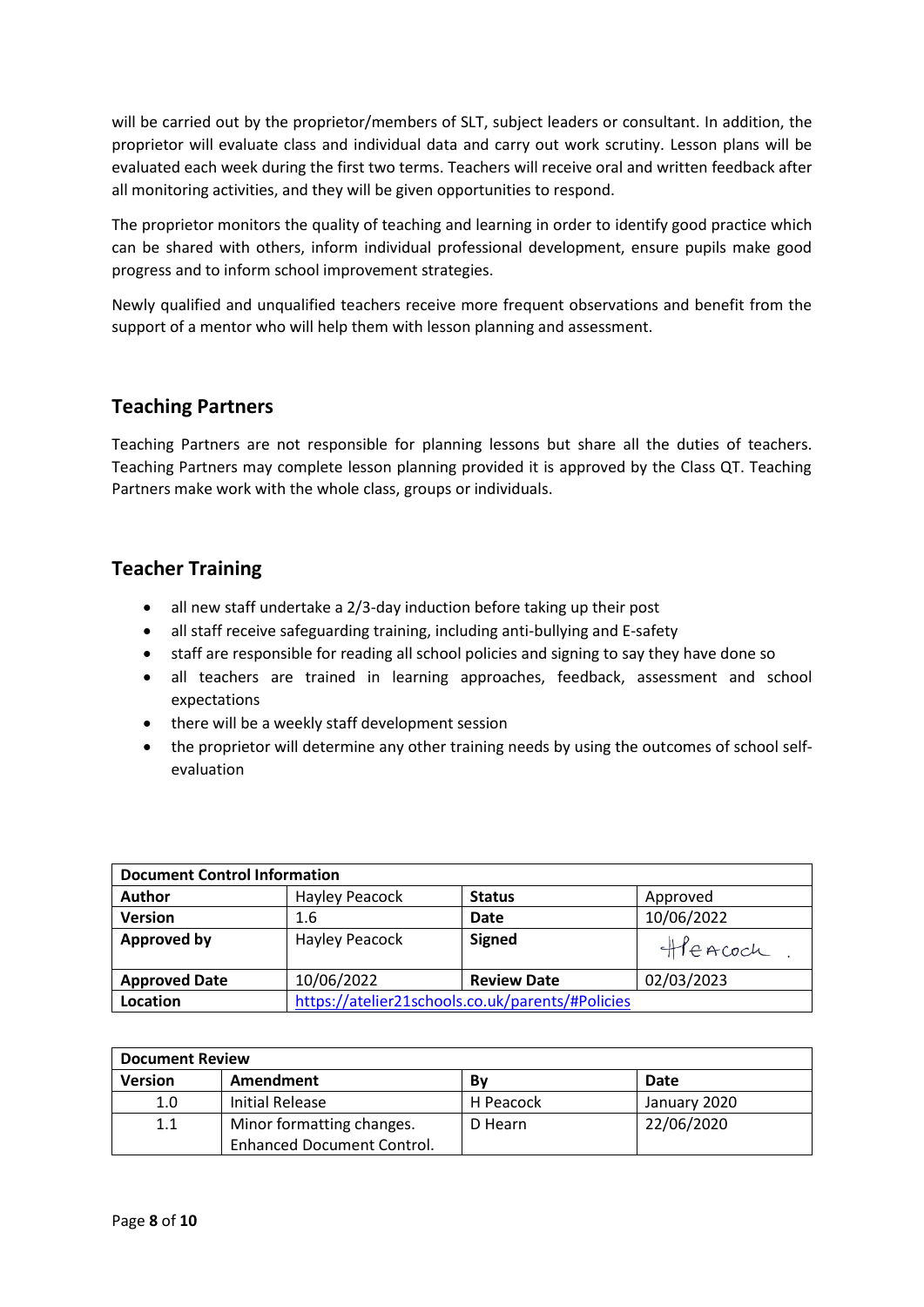| 1.2 | Associated policies, minor edits | Danni Hayes      | 11/05/2021     |
|-----|----------------------------------|------------------|----------------|
|     | to planned lessons,              |                  |                |
| 1.3 | Review and reflection            | <b>B</b> Gooding | September 2021 |
|     | amendments                       |                  |                |
| 1.4 | Curriculum review with external  | <b>B</b> Gooding | January 2022   |
|     | advisor                          |                  |                |
| 1.5 | Amended monitoring and           | R Keightley      | March 2022     |
|     | teaching                         |                  |                |
| 1.6 | Added accepted group size        | R Keightley      | June 2022      |